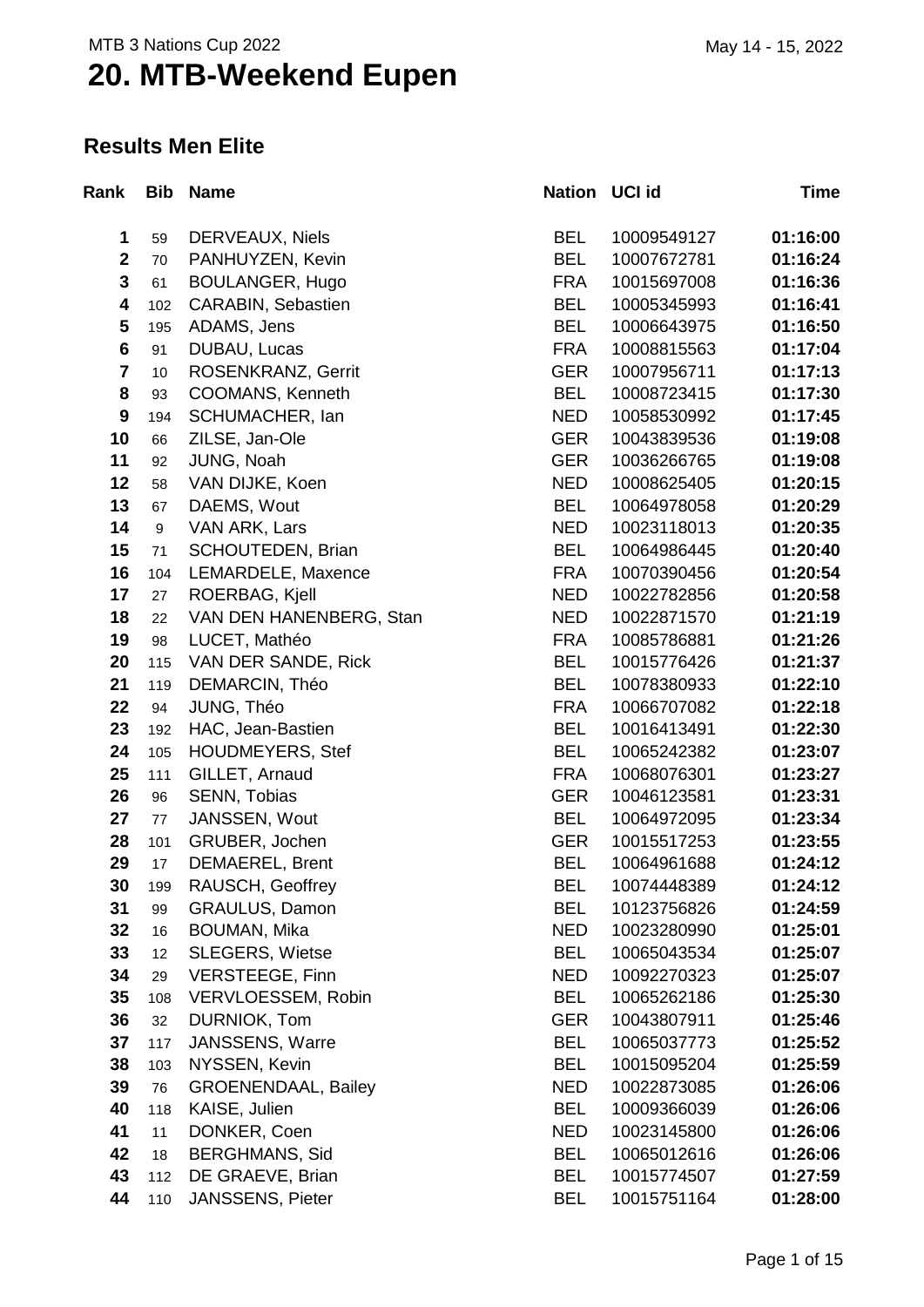### **Results Men Elite**

| Rank       | <b>Bib</b> | <b>Name</b>               | Nation     | UCI id      | Time     |
|------------|------------|---------------------------|------------|-------------|----------|
| 45         | 120        | <b>BIJENHOF, Roy</b>      | NED.       | 10107094347 | 01:28:07 |
| 46         | 34         | DE VRIES, Joppe           | <b>NED</b> | 10015775214 | 01:28:40 |
| 47         | 35         | VAN DE MORTEL, Sjoerd     | <b>NED</b> | 10090550894 | 01:28:49 |
| 48         | 116        | GOOSSENS, Sander          | <b>BEL</b> | 10099762965 | 01:30:08 |
| 49         | 41         | <b>BAIJS, Scott</b>       | <b>NED</b> | 10022702832 | 01:30:37 |
| 50         | 15         | NEDERVEEN, Ruben          | <b>NED</b> | 10022707377 | 01:31:14 |
| 51         | 106        | VAN LOOY, Zinni           | <b>BEL</b> | 10064990081 | 01:31:30 |
| 52         | 79         | BLOM, Kenneth             | <b>BEL</b> | 10016353473 | 01:17:44 |
| 53         | 114        | GOLDMANN, Lars Sören      | <b>GER</b> | 10050005908 | $-1$ LAP |
| 54         | 196        | DEDEURWAERDERE, Brice     | <b>BEL</b> | 10049023881 | $-1$ LAP |
| 55         | 47         | STRICKER, Jacob           | <b>GER</b> | 10050865265 | $-1$ LAP |
| 56         | 75         | TIMMERMANS, Stijn         | <b>BEL</b> | 10065014838 | $-1$ LAP |
| 57         | 38         | <b>REEMEIJER, Niels</b>   | <b>NED</b> | 10023330908 | $-1$ LAP |
| 58         | 50         | KUIPER, Jasir             | <b>NED</b> | 10022855406 | $-1$ LAP |
| 59         | 25         | VANDEN ECKER, Sam         | <b>BEL</b> | 10065036056 | $-1$ LAP |
| 60         | 82         | VAN BEECK, Ruben          | <b>BEL</b> | 10064972604 | $-1$ LAP |
| 61         | 31         | HEBING, Demiz             | <b>NED</b> | 10015438643 | - 2 LAPS |
| <b>DNF</b> | 197        | ZARAGOZA, Anthony         | <b>FRA</b> | 10009545184 |          |
| <b>DNF</b> | 113        | VALCKE, Owen              | <b>BEL</b> | 10015512809 |          |
| <b>DNF</b> | 45         | VAN HEMERT, Lucas         | <b>NED</b> | 10086479625 |          |
| <b>DNF</b> | 107        | PIRET, Gilles             | <b>BEL</b> | 10077414064 |          |
| <b>DNF</b> | 100        | VAN VLAENDEREN, Guillaume | <b>BEL</b> | 10075825183 |          |
| <b>DNF</b> | 23         | DE VRIES, Brian           | <b>NED</b> | 10022850857 |          |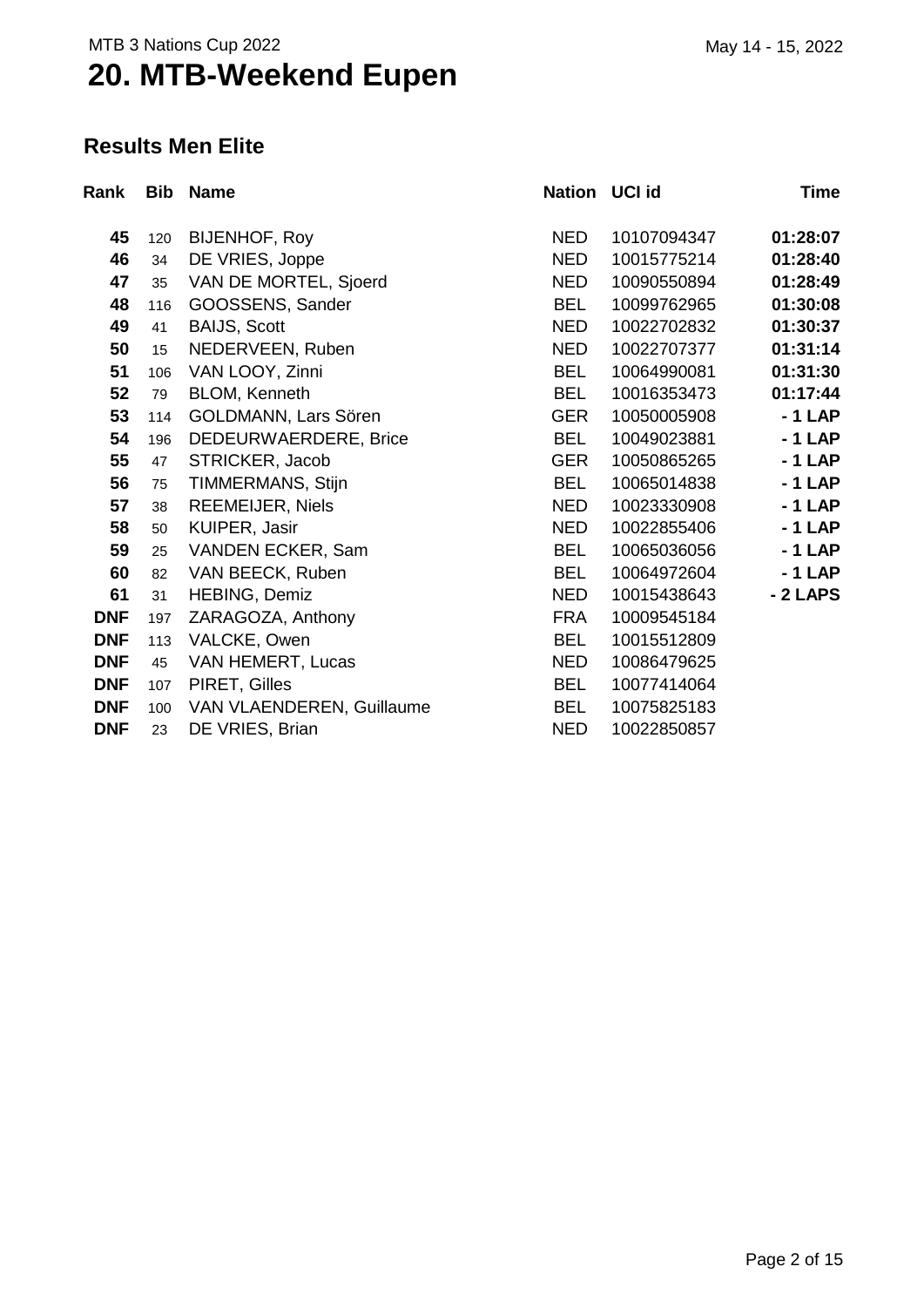#### **Results Men Junior U19**

| Rank                    | <b>Bib</b> | <b>Name</b>              | Nation UCI id |             | <b>Time</b> |
|-------------------------|------------|--------------------------|---------------|-------------|-------------|
| 1                       | 215        | VANHOOYDONCK, Seppe      | <b>BEL</b>    | 10065056365 | 01:04:53    |
| $\overline{\mathbf{2}}$ | 306        | CORSUS, Yordi            | <b>BEL</b>    | 10065119518 | 01:05:36    |
| $\mathbf{3}$            | 212        | <b>BOUTEN, Freek</b>     | <b>NED</b>    | 10023401131 | 01:06:14    |
| $\overline{\mathbf{4}}$ | 203        | VAN GEEST, Kas           | <b>NED</b>    | 10078080132 | 01:06:41    |
| 5                       | 220        | <b>URKENS, Ferre</b>     | <b>BEL</b>    | 10065120326 | 01:06:51    |
| $6\phantom{1}$          | 309        | <b>BERTON, Noa</b>       | <b>LUX</b>    | 10034997782 | 01:06:59    |
| $\overline{7}$          | 277        | VAN EIJSDEN, Bram        | <b>NED</b>    | 10023394865 | 01:07:29    |
| 8                       | 296        | MARCHAND, Robbe          | <b>BEL</b>    | 10089840976 | 01:07:35    |
| $\boldsymbol{9}$        | 228        | <b>BOLLEN, Lars</b>      | <b>BEL</b>    | 10065062530 | 01:08:20    |
| 10                      | 211        | JOCHEMS, Jelte           | <b>NED</b>    | 10023351015 | 01:08:26    |
| 11                      | 301        | <b>GRAFFF, William</b>   | <b>BEL</b>    | 10083341976 | 01:08:27    |
| 12                      | 268        | DEPREZ, Finn             | <b>BEL</b>    | 10072841122 | 01:09:13    |
| 13                      | 213        | PLAS, Yaël               | <b>NED</b>    | 10023276546 | 01:09:43    |
| 14                      | 314        | VOCANSON, Romain         | <b>FRA</b>    | 10067323741 | 01:09:47    |
| 15                      | 290        | DE BRAUWERE, Sil         | <b>BEL</b>    | 10090915050 | 01:09:56    |
| 16                      | 302        | PIRONET, Alexis          | <b>BEL</b>    | 10078356075 | 01:10:03    |
| 17                      | 280        | SMULDERS, Thijmen        | <b>NED</b>    | 10086643818 | 01:10:03    |
| 18                      | 217        | <b>BALTUSSEN, Lucas</b>  | <b>NED</b>    | 10097280270 | 01:10:37    |
| 19                      | 310        | SAWINSKY, Phil           | <b>GER</b>    | 10097266126 | 01:10:44    |
| 20                      | 286        | SCHOUTEDEN, Evan         | <b>BEL</b>    | 10065067075 | 01:10:46    |
| 21                      | 312        | SCHÖPPLEIN, Mika         | <b>GER</b>    | 10049996410 | 01:11:15    |
| 22                      | 252        | GROENHUIZEN, Fabian      | <b>NED</b>    | 10054199843 | 01:11:33    |
| 23                      | 234        | DIEPSTRA, Patrick        | <b>NED</b>    | 10023083354 | 01:12:00    |
| 24                      | 273        | MICHIELS, Ruben          | <b>BEL</b>    | 10065082536 | 01:12:09    |
| 25                      | 218        | WIT, Lars                | <b>NED</b>    | 10061146760 | 01:12:32    |
| 26                      | 239        | <b>KAMPHUIS, Yorick</b>  | <b>NED</b>    | 10023071230 | 01:12:41    |
| 27                      | 274        | VAN REES, Christiaan     | <b>NED</b>    | 10022815996 | 01:12:49    |
| 28                      | 298        | OßWALD, Luis             | <b>GER</b>    | 10048360645 | 01:12:59    |
| 29                      | 311        | PERNEEL, Robin           | <b>BEL</b>    | 10123750661 | 01:13:05    |
| 30                      | 261        | OP HET ROODT, Arjan      | <b>NED</b>    | 10088442358 | 01:13:29    |
| 31                      | 251        | VERKLEIJ, Jordy          | <b>NED</b>    | 10089136415 | 01:13:37    |
| 32                      | 295        | <b>MENSAERT, Mathias</b> | <b>BEL</b>    | 10064271978 | 01:13:51    |
| 33                      | 292        | SEYNAVE, Yentl           | <b>BEL</b>    | 10065062126 | 01:13:51    |
| 34                      | 399        | <b>GEVAERT, Miles</b>    | <b>BEL</b>    | 10065066671 | 01:14:32    |
| 35                      | 282        | GEENS, Milan             | <b>BEL</b>    | 10065054042 | 01:14:53    |
| 36                      | 320        | SPRANGERS, Bram          | <b>BEL</b>    | 10065106784 | 01:15:02    |
| 37                      | 241        | VAN 'T HOOG, Jesse       | <b>NED</b>    | 10095101208 | 01:15:11    |
| 38                      | 285        | NITSCHE, Paul            | <b>GER</b>    | 10106091510 | 01:15:24    |
| 39                      | 227        | <b>KUIPERS, Diederik</b> | <b>NED</b>    | 10084756661 | 01:16:01    |
| 40                      | 222        | SONDERMEIJER, Tim        | <b>NED</b>    | 10023106794 | 01:16:25    |
| 41                      | 230        | <b>TURK, Casper</b>      | <b>NED</b>    | 10023347577 | 01:16:59    |
| 42                      | 318        | NAHON, Emile             | <b>BEL</b>    | 10119802559 | 01:17:03    |
| 43                      | 226        | ANTONISSEN, Koen         | <b>NED</b>    | 10083686631 | 01:17:21    |
| 44                      | 297        | <b>FLEERACKERS, Tibo</b> | <b>BEL</b>    | 10065049493 | 01:17:34    |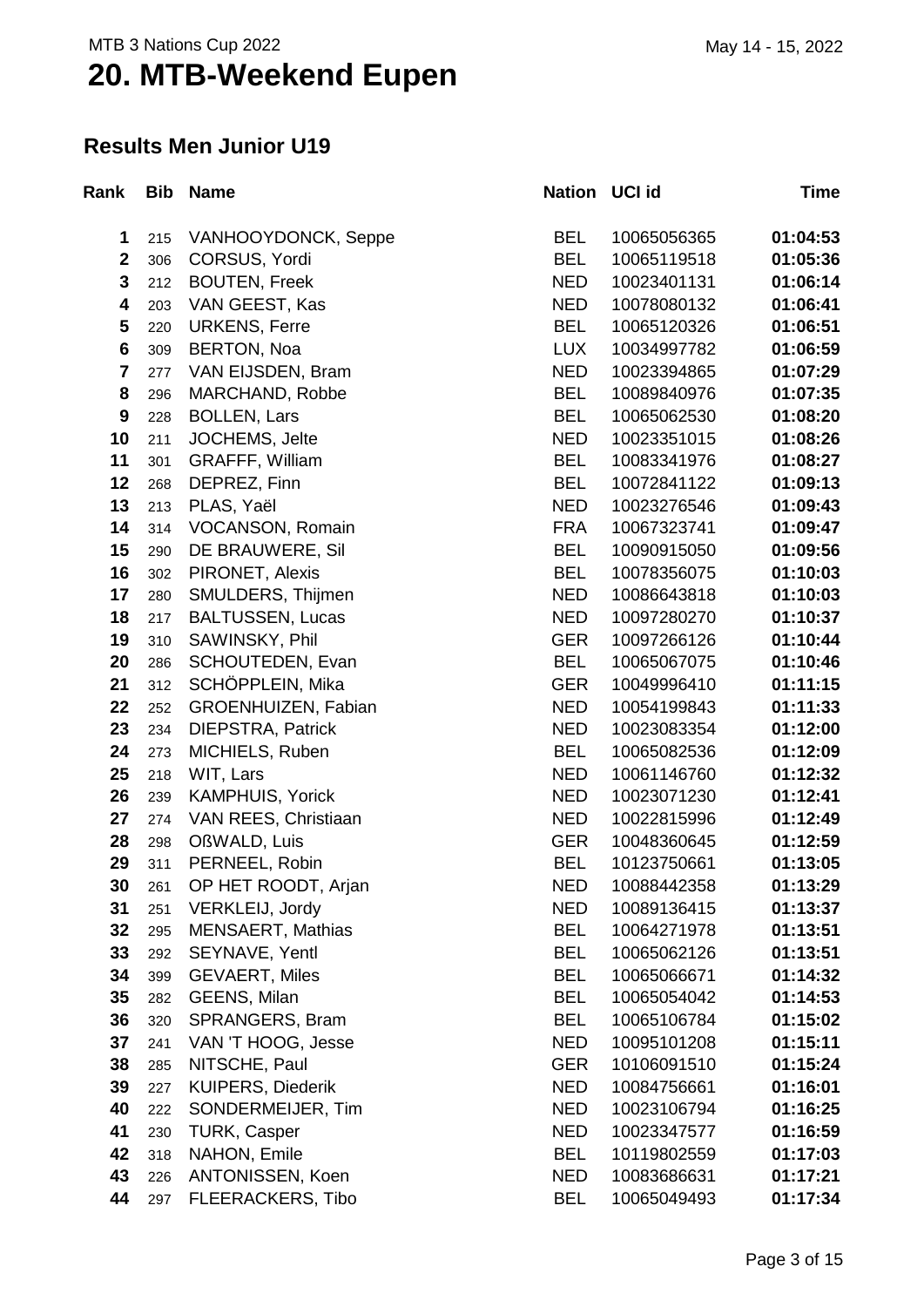#### **Results Men Junior U19**

| Rank       | <b>Bib</b> | <b>Name</b>              | Nation UCI id |             | Time     |
|------------|------------|--------------------------|---------------|-------------|----------|
| 45         | 264        | VAN DER WAL, Sil         | <b>NED</b>    | 10096972500 | 01:17:45 |
| 46         | 291        | KOEHORST, Jidde          | <b>NED</b>    | 10091459058 | 01:18:04 |
| 47         | 315        | HENNEN, Diego            | <b>BEL</b>    | 10105098369 | 01:18:23 |
| 48         | 258        | <b>BERKENPIES, Joey</b>  | <b>NED</b>    | 10094612770 | 01:18:28 |
| 49         | 235        | VERVAEKE, Ruben          | <b>BEL</b>    | 10065066166 | 01:19:26 |
| 50         | 229        | BASSA, Jelmer            | <b>NED</b>    | 10023442052 | 01:19:52 |
| 51         | 304        | KALWEIT, Jonathan        | <b>LUX</b>    | 10035009708 | 01:20:17 |
| 52         | 317        | GIARD, Simon             | <b>BEL</b>    | 10078418420 | 01:21:23 |
| 53         | 294        | <b>TIMMERMANS, Brett</b> | <b>BEL</b>    | 10065110929 | $-1$ LAP |
| 54         | 284        | <b>BOLLENS, Jitze</b>    | <b>BEL</b>    | 10065101835 | $-1$ LAP |
| 55         | 233        | HOVING, Sander           | <b>NED</b>    | 10094141211 | $-1$ LAP |
| 56         | 316        | HENRY, Ethan             | <b>FRA</b>    | 10070390557 | $-1$ LAP |
| 57         | 319        | <b>BURSSENS, Gilles</b>  | <b>BEL</b>    | 10081558388 | $-1$ LAP |
| 58         | 313        | VANDEPOEL, lan           | <b>BEL</b>    | 10065061419 | $-1$ LAP |
| 59         | 308        | VANPÉE, Martin           | <b>BEL</b>    | 10078476014 | $-1$ LAP |
| 60         | 269        | <b>BRUNS, Lucas</b>      | <b>NED</b>    | 10023103865 | $-1$ LAP |
| 61         | 398        | <b>SCHNEDER, Colin</b>   | <b>BEL</b>    | 10125046522 | $-1$ LAP |
| <b>DNF</b> | 248        | <b>WILLEMSE, Stef</b>    | <b>NED</b>    | 10115767359 |          |
| <b>DNF</b> | 307        | UYTTERHOEVEN, Mike       | <b>BEL</b>    | 10065110828 |          |
| <b>DNF</b> | 231        | SLOMP, Dion              | <b>NED</b>    | 10023353338 |          |
| <b>DNF</b> | 300        | WITTEMEIER, Fiete        | <b>GER</b>    | 10119862779 |          |
| <b>DNF</b> | 299        | VAN DER VEEN, Cas        | <b>NED</b>    | 10023147012 |          |
| <b>DNF</b> | 266        | SCHOOFS, Daan            | <b>NED</b>    | 10051287722 |          |
| <b>DNF</b> | 303        | <b>BAMELIS, Kwinten</b>  | <b>BEL</b>    | 10065097993 |          |
| <b>DNF</b> | 305        | HARTEVELD, Lorenzo       | <b>NED</b>    | 10086794368 |          |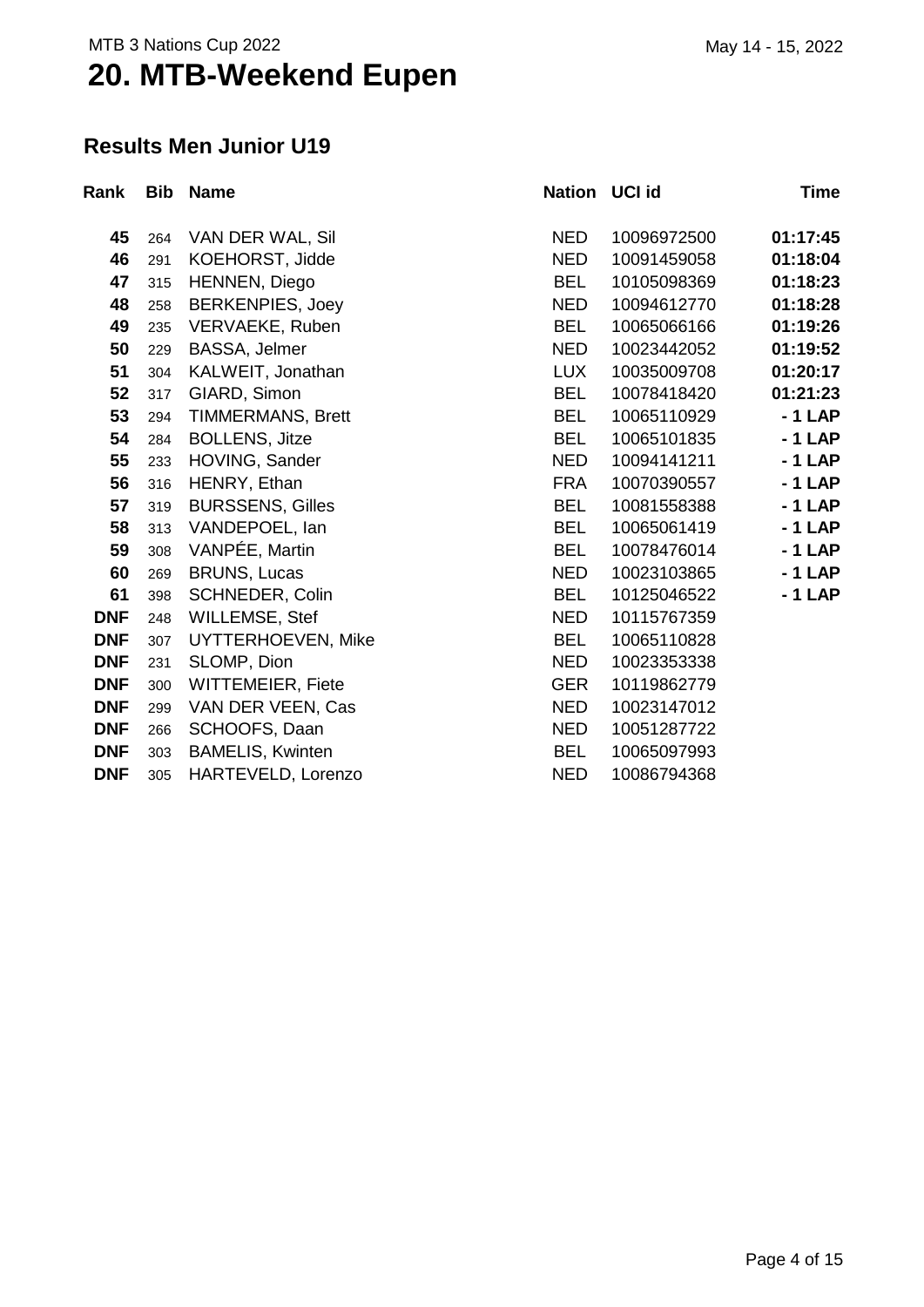#### **Results Men Youth U17**

| Rank Bib                |     | <b>Name</b>                 | Nation UCI id |             | Time     |
|-------------------------|-----|-----------------------------|---------------|-------------|----------|
| 1                       | 401 | VAN LEE, Sverre             | <b>BEL</b>    | 10065145382 | 00:52:15 |
| $\mathbf 2$             | 509 | TAILLIEU, Aldo              | <b>BEL</b>    | 10089396901 | 00:52:46 |
| 3                       | 513 | SOLEN, Keije                | <b>NED</b>    | 10023246739 | 00:52:46 |
| 4                       | 402 | VAN GEEST, Brent            | <b>NED</b>    | 10105914886 | 00:53:22 |
| 5                       | 504 | TIELENS, Zander             | <b>BEL</b>    | 10065132753 | 00:54:23 |
| $6\phantom{1}6$         | 500 | TIELENS, Neo                | <b>BEL</b>    | 10065146800 | 00:54:37 |
| $\overline{\mathbf{7}}$ | 443 | DE KEERSMAEKER, Mathias     | <b>BEL</b>    | 10065181556 | 00:55:06 |
| 8                       | 495 | <b>TEULINGKX, Otto</b>      | <b>BEL</b>    | 10075373731 | 00:55:06 |
| $\boldsymbol{9}$        | 463 | VAN ZEELAND, Louis Marino   | <b>NED</b>    | 10087982014 | 00:56:15 |
| 10                      | 422 | <b>WIJCKMANS, Sebbe</b>     | <b>BEL</b>    | 10065179435 | 00:56:55 |
| 11                      | 496 | <b>GENTEN, Luis</b>         | <b>BEL</b>    | 10078299794 | 00:56:55 |
| 12                      | 468 | VONCKEN, Valère             | <b>BEL</b>    | 10078304545 | 00:57:06 |
| 13                      | 507 | DEKIEN, Miel                | <b>BEL</b>    | 10065139625 | 00:57:30 |
| 14                      | 405 | MEIJERINK, Bram             | <b>NED</b>    | 10023161358 | 00:57:58 |
| 15                      | 508 | DIDION, Clément             | <b>BEL</b>    | 10078299592 | 00:58:08 |
| 16                      | 452 | <b>BRASPENNING, Martijn</b> | <b>NED</b>    | 10049011252 | 00:58:10 |
| 17                      | 448 | VAN ELSEN, Kobe             | <b>BEL</b>    | 10087647968 | 00:58:14 |
| 18                      | 407 | <b>TER SCHURE, Stijn</b>    | <b>NED</b>    | 10023205414 | 00:58:21 |
| 19                      | 426 | <b>BERTELOOT, Maxime</b>    | <b>BEL</b>    | 10105835872 | 00:58:21 |
| 20                      | 454 | NIJMANDS, Boet              | <b>NED</b>    | 10089239273 | 00:58:28 |
| 21                      | 523 | LOSFELD, Louis              | <b>BEL</b>    | 10091517056 | 00:58:39 |
| 22                      | 458 | HARDERS, Jasper             | <b>NED</b>    | 10056406288 | 00:58:43 |
| 23                      | 536 | ANCIAUX, Adrien             | <b>BEL</b>    | 10078299087 | 00:58:47 |
| 24                      | 444 | SMIT, Lars                  | <b>NED</b>    | 10023124477 | 00:58:56 |
| 25                      | 485 | <b>WOLTHUIS, Luuk</b>       | <b>NED</b>    | 10023268462 | 00:59:04 |
| 26                      | 406 | VANHOUDT, Yoren             | <b>BEL</b>    | 10065141039 | 00:59:16 |
| 27                      | 442 | PETERS, Tygo                | <b>NED</b>    | 10065490340 | 00:59:26 |
| 28                      | 505 | FERKET, Jasper              | <b>BEL</b>    | 10065180445 | 00:59:35 |
| 29                      | 431 | VAN BRUGGEN, Robin          | <b>NED</b>    | 10077915939 | 00:59:42 |
| 30                      | 481 | VAN HET ENDE, Huub          | <b>NED</b>    | 10084540433 | 00:59:42 |
| 31                      | 531 | LAURENT, Kyrio              | <b>BEL</b>    | 10078442668 | 00:59:54 |
| 32                      | 533 | KOELMAN, Yann               | <b>BEL</b>    | 10074974011 | 01:00:05 |
| 33                      | 542 | <b>VERSLOOT, Rick</b>       | <b>NED</b>    | 10023082142 | 01:00:10 |
| 34                      | 510 | <b>ENNEKENS, Mathé</b>      | <b>BEL</b>    | 10065192165 | 01:00:13 |
| 35                      | 598 | <b>BOUILLON, Nolan</b>      | <b>BEL</b>    | 10064271675 | 01:00:18 |
| 36                      | 479 | ROELING, Kaj                | <b>NED</b>    | 10023197431 | 01:00:22 |
| 37                      | 430 | <b>VIVEEN, Luuk</b>         | <b>NED</b>    | 10101410652 | 01:00:22 |
| 38                      | 491 | BRUEL, Jonas                | <b>NED</b>    | 10083340865 | 01:00:22 |
| 39                      | 429 | <b>BORGMANS, Vic</b>        | <b>BEL</b>    | 10065205303 | 01:00:35 |
| 40                      | 484 | TRUYEN, Joffe               | <b>BEL</b>    | 10065137504 | 01:00:36 |
| 41                      | 415 | PAREDIS, Lars               | <b>BEL</b>    | 10065132046 | 01:00:43 |
| 42                      | 525 | VAN DER CRUYSSEN, Xander    | <b>BEL</b>    | 10065147911 | 01:00:46 |
| 43                      | 517 | DE GROOTE, Emile            | <b>BEL</b>    | 10078303434 | 01:00:48 |
| 44                      | 538 | <b>HERMANS, Thorben</b>     | <b>BEL</b>    | 10075376458 | 01:00:48 |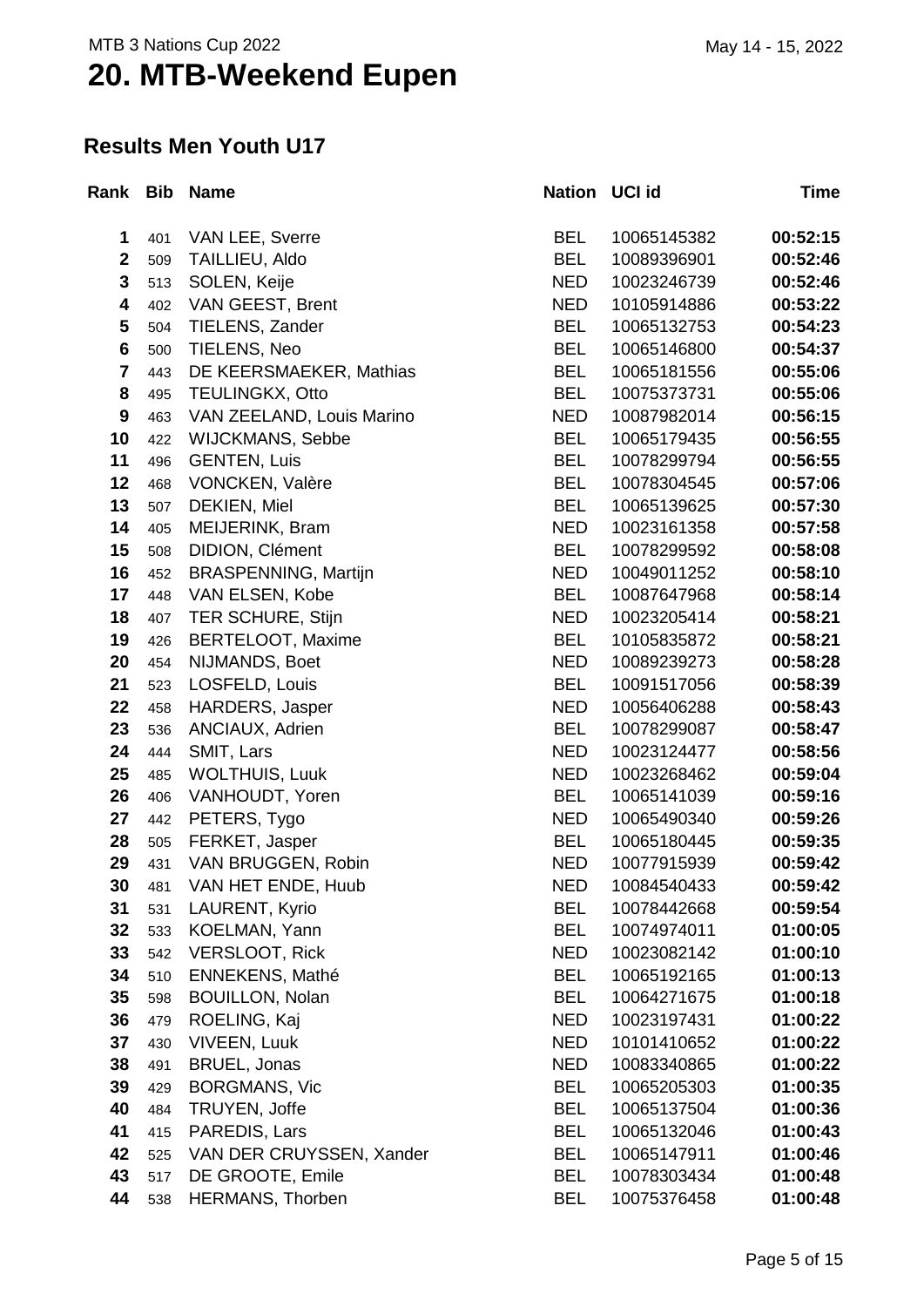#### **Results Men Youth U17**

|    |     | Rank Bib Name               | Nation UCI id |             | Time     |
|----|-----|-----------------------------|---------------|-------------|----------|
| 45 | 537 | KRIST, Paul                 | <b>GER</b>    | 10099610795 | 01:00:54 |
| 46 | 499 | <b>BLEUX, Mathias</b>       | <b>BEL</b>    | 10065190751 | 01:01:12 |
| 47 | 466 | VAN DER MADE, Jorn          | <b>NED</b>    | 10023153274 | 01:01:19 |
| 48 | 450 | SPIJKER, Mart               | <b>NED</b>    | 10023257651 | 01:01:22 |
| 49 | 441 | <b>INPIJN, Rick</b>         | <b>NED</b>    | 10053821038 | 01:01:37 |
| 50 | 488 | <b>KERKLAAN, Julian</b>     | <b>NED</b>    | 10088775996 | 01:01:42 |
| 51 | 597 | VAN WAARDENBURG, Björn      | <b>NED</b>    | 10064119812 | 01:01:53 |
| 52 | 451 | <b>VERBRUGGEN, Ties</b>     | <b>NED</b>    | 10114311046 | 01:02:02 |
| 53 | 528 | SAINTHUILE, Gabriel         | <b>BEL</b>    | 10090203213 | 01:02:03 |
| 54 | 464 | DE BRUIJN, Stijn            | <b>NED</b>    | 10123734190 | 01:02:26 |
| 55 | 497 | JANSSENS, Miel              | <b>BEL</b>    | 10089093167 | 01:02:37 |
| 56 | 465 | DRAGT, Wouter               | <b>NED</b>    | 10060169484 | 01:02:52 |
| 57 | 490 | <b>VAN NEDERPELT, Jurre</b> | <b>NED</b>    | 10063914900 | 01:03:06 |
| 58 | 486 | <b>BYNENS, Wout</b>         | <b>BEL</b>    | 10065177415 | 01:03:44 |
| 59 | 423 | LANDMAN, Tobias             | <b>NED</b>    | 10084619043 | 01:04:14 |
| 60 | 526 | DEMOTTE, Romain             | <b>BEL</b>    | 10078303535 | 01:04:14 |
| 61 | 414 | TE WINKEL, Julian           | <b>NED</b>    | 10104708248 | 01:05:01 |
| 62 | 503 | FOUBERT, Nicolas            | <b>BEL</b>    | 10088517433 | 01:05:27 |
| 63 | 522 | QUADFLIEG, Cyril            | <b>BEL</b>    | 10123378324 | 01:05:51 |
| 64 | 433 | VAN DER HORST, Thomas       | <b>NED</b>    | 10083142623 | 01:06:01 |
| 65 | 543 | <b>GUEUNING, Florent</b>    | <b>BEL</b>    | 10064271574 | 01:06:25 |
| 66 | 540 | <b>EVERAERTS, Romain</b>    | <b>BEL</b>    | 10078507639 | 01:06:26 |
| 67 | 471 | VAN DEN BERG, Rif           | <b>NED</b>    | 10023200259 | 01:07:04 |
| 68 | 518 | VERVLOET, Cédric            | <b>BEL</b>    | 10098909971 | 01:07:33 |
| 69 | 432 | VANDEN ECKER, Bas           | <b>BEL</b>    | 10065193175 | 01:08:14 |
| 70 | 474 | <b>SCHOLTEN, Rocco</b>      | <b>NED</b>    | 10102493921 | 01:08:36 |
| 71 | 519 | <b>VAN HERCK, Sverre</b>    | <b>BEL</b>    | 10122708620 | 01:09:13 |
| 72 | 524 | <b>SCHOUREN, Jip</b>        | <b>NED</b>    | 10088265334 | 01:09:51 |
| 73 | 440 | OOSTERHOF, Marijn           | <b>NED</b>    | 10058960321 | 01:10:14 |
| 74 | 419 | <b>KWAKMAN, Linus</b>       | <b>NED</b>    | 10093174140 | $-1$ LAP |
| 75 | 511 | <b>GRÖNEFELD, Tijs</b>      | <b>NED</b>    | 10119217428 | $-1$ LAP |
| 76 | 453 | <b>GERRITSEN, Timo</b>      | <b>NED</b>    | 10023264624 | - 1 LAP  |
| 77 | 413 | VAN DE VEN, Thijs           | <b>NED</b>    | 10046537045 | $-1$ LAP |
| 78 | 459 | PREIJER, Max                | <b>NED</b>    | 10087640995 | $-1$ LAP |
| 79 | 435 | SPIJKER, Joost              | <b>NED</b>    | 10051002883 | - 1 LAP  |
| 80 | 411 | LIEWES, Jasper              | <b>NED</b>    | 10076032927 | $-1$ LAP |
| 81 | 477 | <b>WILDERMANS, Jitse</b>    | <b>BEL</b>    | 10059425315 | $-1$ LAP |
| 82 | 530 | <b>BÖSING, Niclas</b>       | <b>GER</b>    | 10099321819 | $-1$ LAP |
| 83 | 501 | OREEL, Miel                 | <b>BEL</b>    | 10065192771 | $-1$ LAP |
| 84 | 534 | HOREJSI, Tobias             | <b>BEL</b>    | 10078424480 | - 1 LAP  |
| 85 | 541 | ALDENHOFF, Nolan            | <b>BEL</b>    | 10078303232 | - 1 LAP  |
| 86 | 527 | PIRLET, Louis               | <b>BEL</b>    | 10127684013 | - 1 LAP  |
| 87 | 529 | SNOECK, Maxime              | <b>BEL</b>    | 10108127803 | $-1$ LAP |
| 88 | 539 | JANSSEN, Jasper             | <b>BEL</b>    | 10065189842 | $-1$ LAP |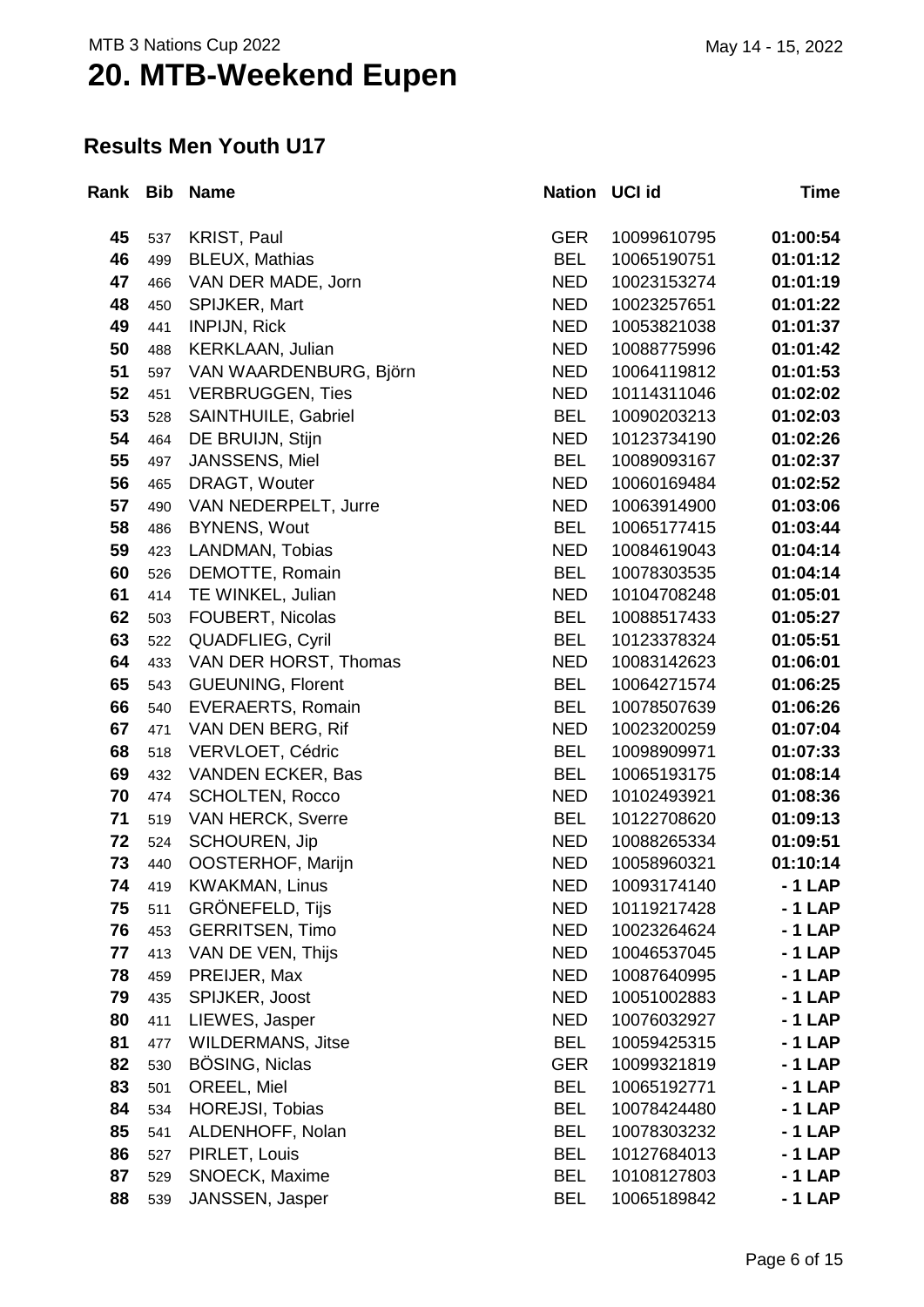#### **Results Men Youth U17**

|            | Rank Bib Name                    | Nation UCI id |             | <b>Time</b> |
|------------|----------------------------------|---------------|-------------|-------------|
|            | <b>DNF</b> 400 TIESTERS, Bram    | BEL.          | 10065142150 |             |
|            | DNF 535 WERGEN, Max              | <b>GER</b>    | 10086765369 |             |
|            | <b>DNF</b> 515 VAN DONGEN, Brent | NED.          | 10107821241 |             |
|            | <b>DNF</b> 532 THOMAS, Lucien    | BEL.          | 10078302525 |             |
|            | DNF 521 KALSKI, Konrad           | GER.          | 10102539185 |             |
| <b>DNF</b> | 599 ROSSKAMP, Cédric             | BEL.          | 10074975324 |             |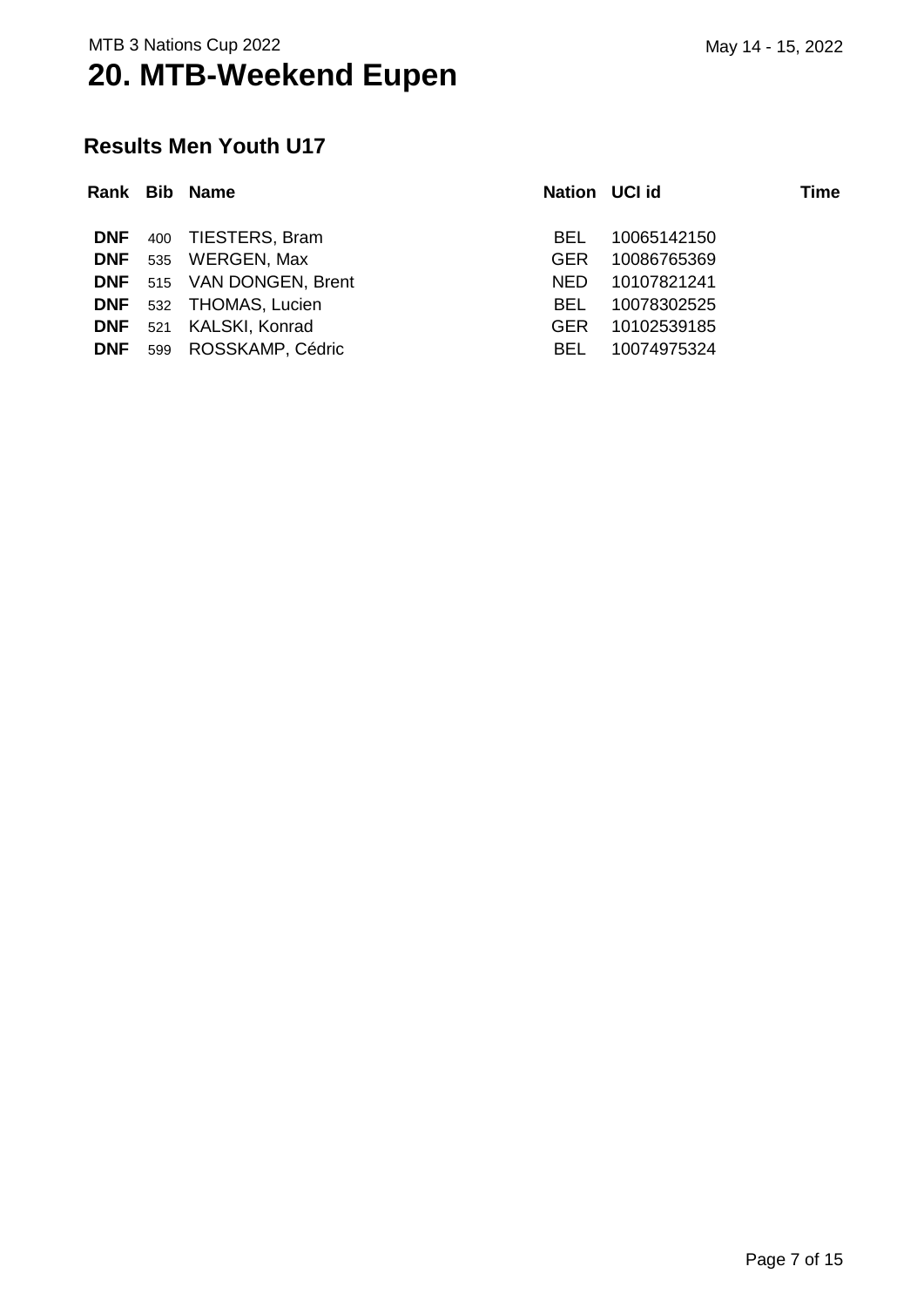#### **Results Women Elite**

| Rank Bib       |     | Name                        | Nation UCI id |             | Time     |
|----------------|-----|-----------------------------|---------------|-------------|----------|
| 1              | 610 | HARTOG, Larissa             | <b>NED</b>    | 10022713946 | 01:22:03 |
| $\mathbf{2}$   | 642 | CLAUZURE, Coline            | <b>FRA</b>    | 10010778296 | 01:22:33 |
| 3              | 632 | MOSSINKOFF, Femke           | <b>NED</b>    | 10117068472 | 01:23:55 |
| 4              | 627 | KLEIN, Isabelle             | <b>LUX</b>    | 10007951253 | 01:24:40 |
| 5              | 611 | HOEGEE, Fenna               | <b>NED</b>    | 10074705643 | 01:26:05 |
| $6\phantom{a}$ | 613 | OFFEREIN, Iris              | <b>NED</b>    | 10023414063 | 01:28:15 |
| $\overline{7}$ | 641 | JUNG, Rosine                | <b>FRA</b>    | 10066711227 | 01:29:43 |
| 8              | 646 | VAN DER BURG, Esther        | <b>NED</b>    | 10009859022 | 01:31:01 |
| 9              | 621 | VAN DE POL, Ella            | <b>NED</b>    | 10123823312 | 01:31:37 |
| 10             | 612 | VAN ESPELO, Danique         | <b>NED</b>    | 10023306151 | 01:31:43 |
| 11             | 635 | <b>SCHEVENELS, Lies'l</b>   | <b>BEL</b>    | 10065039086 | 01:32:01 |
| 12             | 647 | <b>VERHESTRAETEN, Karen</b> | <b>BEL</b>    | 10005767541 | 01:33:02 |
| 13             | 625 | WITVROUWEN, Steffi          | <b>BEL</b>    | 10086836505 | 01:33:57 |
| 14             | 623 | <b>BAKKER, Lola</b>         | <b>NED</b>    | 10023282004 | 01:35:14 |
| 15             | 636 | DE CRAENE, Mieke            | <b>BEL</b>    | 10055900171 | 01:35:51 |
| 16             | 615 | NIJLAND, Maaike             | <b>NED</b>    | 10092505446 | 01:36:08 |
| 17             | 606 | <b>BODEMANN, Kim</b>        | <b>NED</b>    | 10015776931 | 01:38:13 |
| 18             | 645 | PIJPERS, Liv                | <b>BEL</b>    | 10129687566 | 01:39:07 |
| 19             | 617 | VIVEEN, Jacobien            | <b>NED</b>    | 10022707276 | $-1$ LAP |
| 20             | 640 | <b>BOIDEQUIN, Laurine</b>   | <b>BEL</b>    | 10016354786 | $-1$ LAP |
| 21             | 626 | VAN BAAR, Paula             | <b>NED</b>    | 10125190103 | $-1$ LAP |
| 22             | 607 | THYS, Tiany                 | <b>BEL</b>    | 10064981189 | $-1$ LAP |
| 23             | 609 | SLEGERS, Amber              | <b>BEL</b>    | 10064986748 | $-1$ LAP |
| <b>DNF</b>     | 608 | COX, Dirkje                 | <b>NED</b>    | 10052857102 |          |
| <b>DNF</b>     | 600 | DE VRIES, Didi              | <b>NED</b>    | 10010904905 |          |
| <b>DNF</b>     | 614 | PENNINGS, Hilde             | <b>NED</b>    | 10022811855 |          |
| <b>DNF</b>     | 643 | ZWAENEPOEL, Tessa           | <b>BEL</b>    | 10064952594 |          |
| <b>DNF</b>     | 630 | <b>SEGERS, Britt</b>        | <b>BEL</b>    | 10016469166 |          |
| <b>DNF</b>     | 618 | VAN VEEN, Vica              | <b>NED</b>    | 10063469003 |          |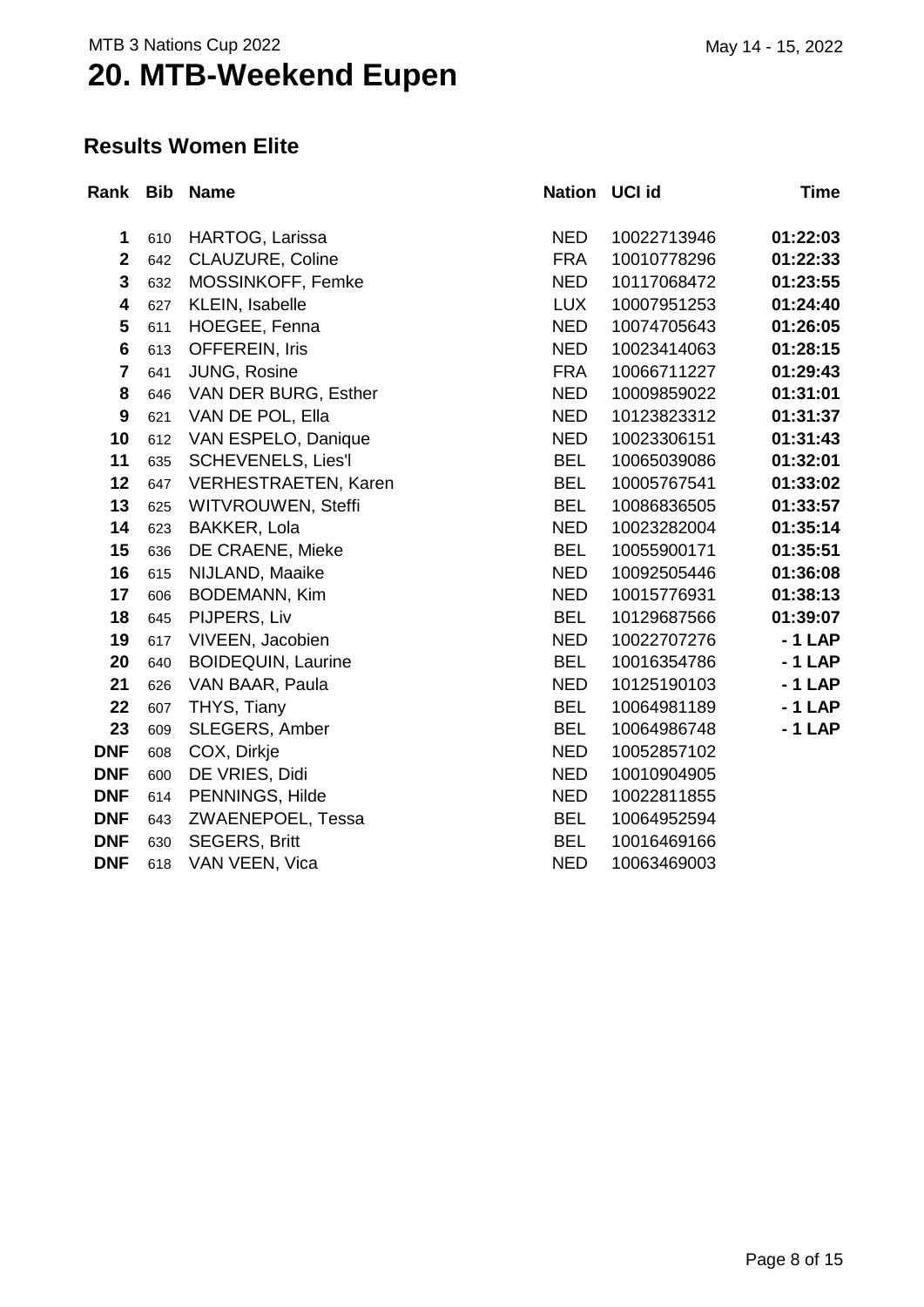#### **Results Women Junior U19**

| Rank         |     | <b>Bib Name</b>      | <b>Nation</b> | <b>UCI id</b> | <b>Time</b> |
|--------------|-----|----------------------|---------------|---------------|-------------|
| 1            |     | MARASCO, Margot      | <b>FRA</b>    | 10066515510   | 01:10:22    |
|              | 721 |                      |               |               |             |
| $\mathbf{2}$ | 720 | <b>WENZEL, Liv</b>   | <b>LUX</b>    | 10035000513   | 01:12:05    |
| 3            | 749 | SCHMITZ, Anouk       | <b>LUX</b>    | 10064818818   | 01:12:05    |
| 4            | 701 | LOOIENGA, Isa        | <b>NED</b>    | 10023281600   | 01:15:38    |
| 5            | 713 | PLANCKAERT, Nova     | <b>BEL</b>    | 10086503772   | 01:16:33    |
| 6            | 708 | RIEKE, Stella        | <b>GER</b>    | 10072415534   | 01:17:33    |
| 7            | 705 | KOX, Amy             | <b>NED</b>    | 10023232490   | 01:18:28    |
| 8            | 709 | MAES, Laura          | <b>BEL</b>    | 10065113858   | 01:18:28    |
| 9            | 718 | SAS, Lore            | <b>BEL</b>    | 10065121538   | 01:19:52    |
| 10           | 712 | ZWIEP, Annelot       | <b>NED</b>    | 10023327874   | 01:23:19    |
| 11           | 711 | VOS, Lieke           | <b>NED</b>    | 10023289377   | 01:26:45    |
| 12           | 722 | <b>UBACHS, Ellen</b> | <b>BEL</b>    | 10080965476   | 01:27:49    |
| 13           | 710 | NIELEN, Maartje      | <b>NED</b>    | 10094020565   | 01:31:40    |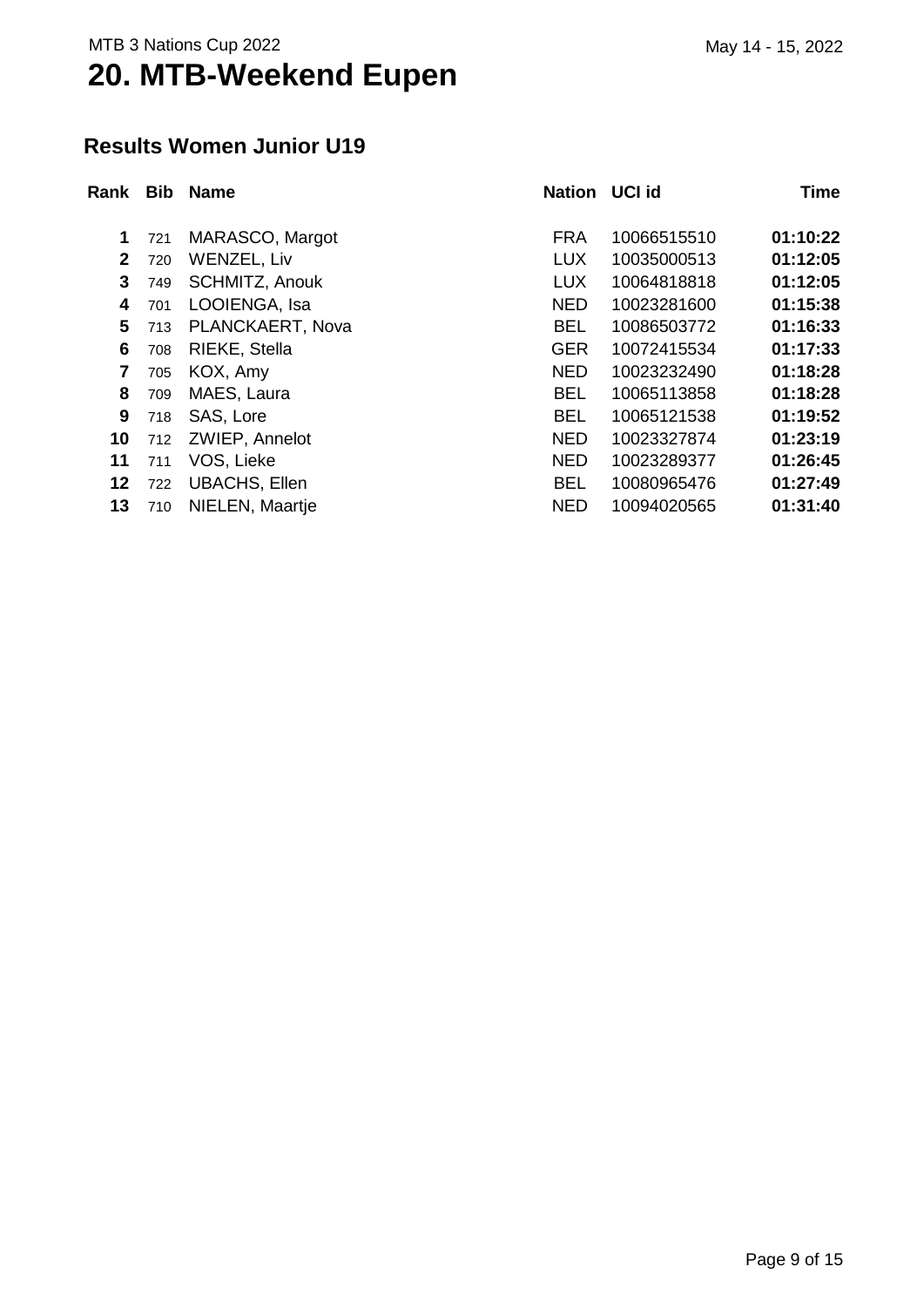#### **Results Women Youth U17**

| Rank           | <b>Bib</b> | <b>Name</b>                   | Nation UCI id |             | Time     |
|----------------|------------|-------------------------------|---------------|-------------|----------|
|                |            |                               |               |             |          |
| 1              | 761        | CABACA, Mae                   | <b>NED</b>    | 10023094670 | 00:55:37 |
| $\overline{2}$ | 751        | POPPELAARS, Elena             | <b>NED</b>    | 10058331740 | 00:58:07 |
| 3              | 756        | KALIS, Bloeme                 | <b>NED</b>    | 10114649334 | 00:59:04 |
| 4              | 766        | <b>NUYTEN, Melissa</b>        | <b>NED</b>    | 10023224612 | 00:59:43 |
| 5              | 773        | SEYNAVE, Ilken                | <b>BEL</b>    | 10065162964 | 01:00:43 |
| 6              | 758        | VAN DORP, Anna Linde          | <b>NED</b>    | 10054704748 | 01:00:43 |
| 7              | 778        | ULLENS DE SCHOOTEN, Elisabeth | <b>BEL</b>    | 10078304444 | 01:01:00 |
| 8              | 754        | VAN GAALEN, Kaylie            | <b>NED</b>    | 10096385143 | 01:02:29 |
| 9              | 768        | ABMA, Maureen                 | <b>NED</b>    | 10023100128 | 01:03:36 |
| 10             | 760        | VAN KERKVOORDE, Elisa         | <b>NED</b>    | 10023110939 | 01:03:36 |
| 11             | 774        | BAND, Lisa                    | <b>NED</b>    | 10023212989 | 01:04:23 |
| 12             | 762        | <b>VOERMANS, Anniek</b>       | <b>NED</b>    | 10055858947 | 01:07:14 |
| 13             | 750        | <b>BROECKX, Zita</b>          | <b>BEL</b>    | 10065135076 | 01:11:17 |
| 14             | 763        | DEN BRAVER, Joy               | <b>NED</b>    | 10023127814 | 01:13:14 |
| <b>DNF</b>     | 764        | ROCHEL, Leni                  | <b>GER</b>    | 10099321718 |          |
| <b>DNF</b>     | 799        | <b>GOLBACH, Manou</b>         | <b>NED</b>    | 10084387657 |          |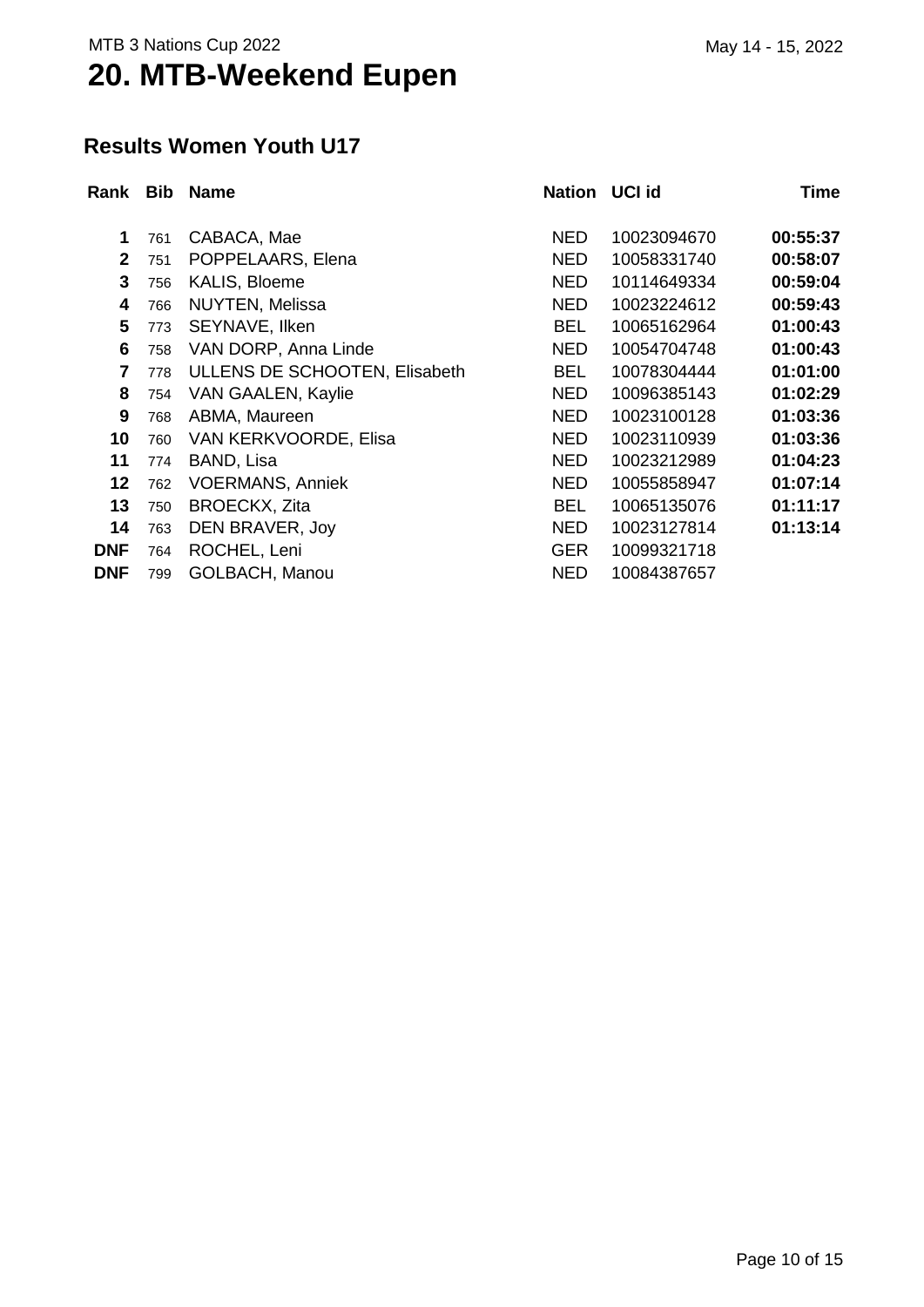#### **Results Men Amateurs / Elite 3**

| Rank         | Bib. | <b>Name</b>                | Nation UCI id |             | Time |
|--------------|------|----------------------------|---------------|-------------|------|
| 1.           |      | 1018 DE BEUS, Randy        | <b>NED</b>    | 10014702049 |      |
| $\mathbf{2}$ |      | 1099 DEUTEKOM, Mike        | <b>NED</b>    | 10022821252 |      |
| 3            |      | 1023 PRIJKEL, Daniël       | NED.          | 10005388130 |      |
| 4            |      | 1010 VAN DER HEIJDEN, Mark | NED.          | 10006806956 |      |
| 5.           |      | 1004 VAN DE HATERD, Lars   | NED.          | 10022796802 |      |
| 6            |      | 1007 STAALS, Frank         | NED.          | 10071651254 |      |
| 7            |      | 1002 VAN TUIJL, Guido      | <b>NED</b>    | 10022968671 |      |
| 8            |      | 1000 DEN DIKKEN, Jamie     | <b>NED</b>    | 10104738560 |      |
| 9            |      | 1009 VERHAPPEN, Daan       | <b>NED</b>    | 10022784977 |      |
| 10           |      | 1028 CARA, Boris           | <b>BEL</b>    | 10007701982 |      |
|              |      |                            |               |             |      |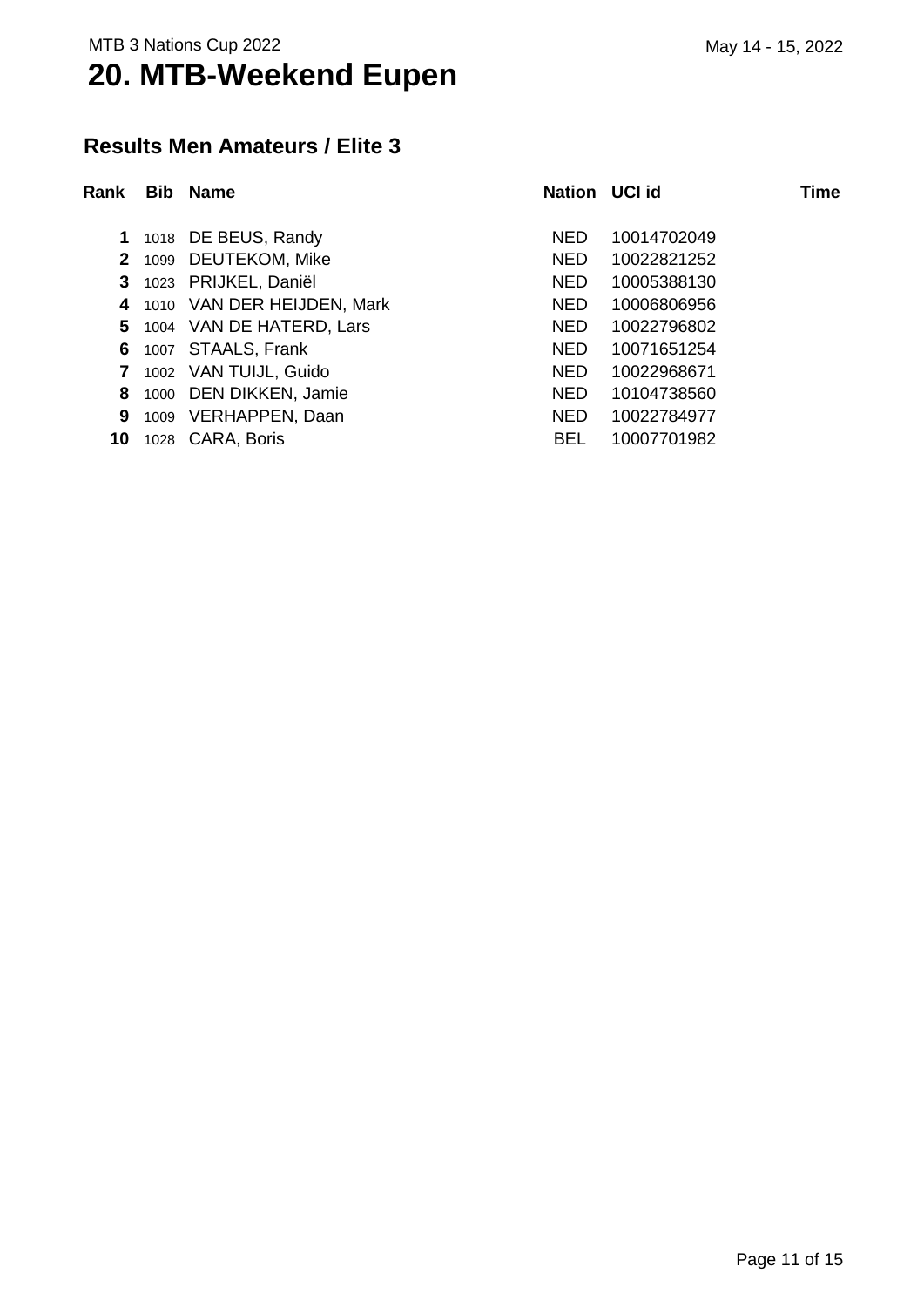### **Results Men Masters 1 (35+)**

| Rank         |     | <b>Bib Name</b>         | Nation UCI id |             | Time |
|--------------|-----|-------------------------|---------------|-------------|------|
| $\mathbf 1$  | 807 | MORDMÜLLER, Sebastian   | <b>GER</b>    | 10055811962 |      |
| $\mathbf{2}$ | 881 | MERTENS, Wim            | BEL.          | 10065211464 |      |
| 3            | 884 | <b>BROEKMANS, Arne</b>  | BEL.          | 10003504007 |      |
| 4            | 880 | <b>CORNET, Frédéric</b> | BEL.          | 10098169135 |      |
| 5.           | 850 | <b>BROUCKMANS, Yoni</b> | BEL.          | 10065211666 |      |
| 6            | 857 | <b>STRUYFS, Nick</b>    | BEL.          | 10053535900 |      |
| 7            | 810 | <b>DERKSEN, Gijs</b>    | <b>NED</b>    | 10007538803 |      |
| 8            | 859 | VAN GORP, Wim           | <b>BEL</b>    | 10065212171 |      |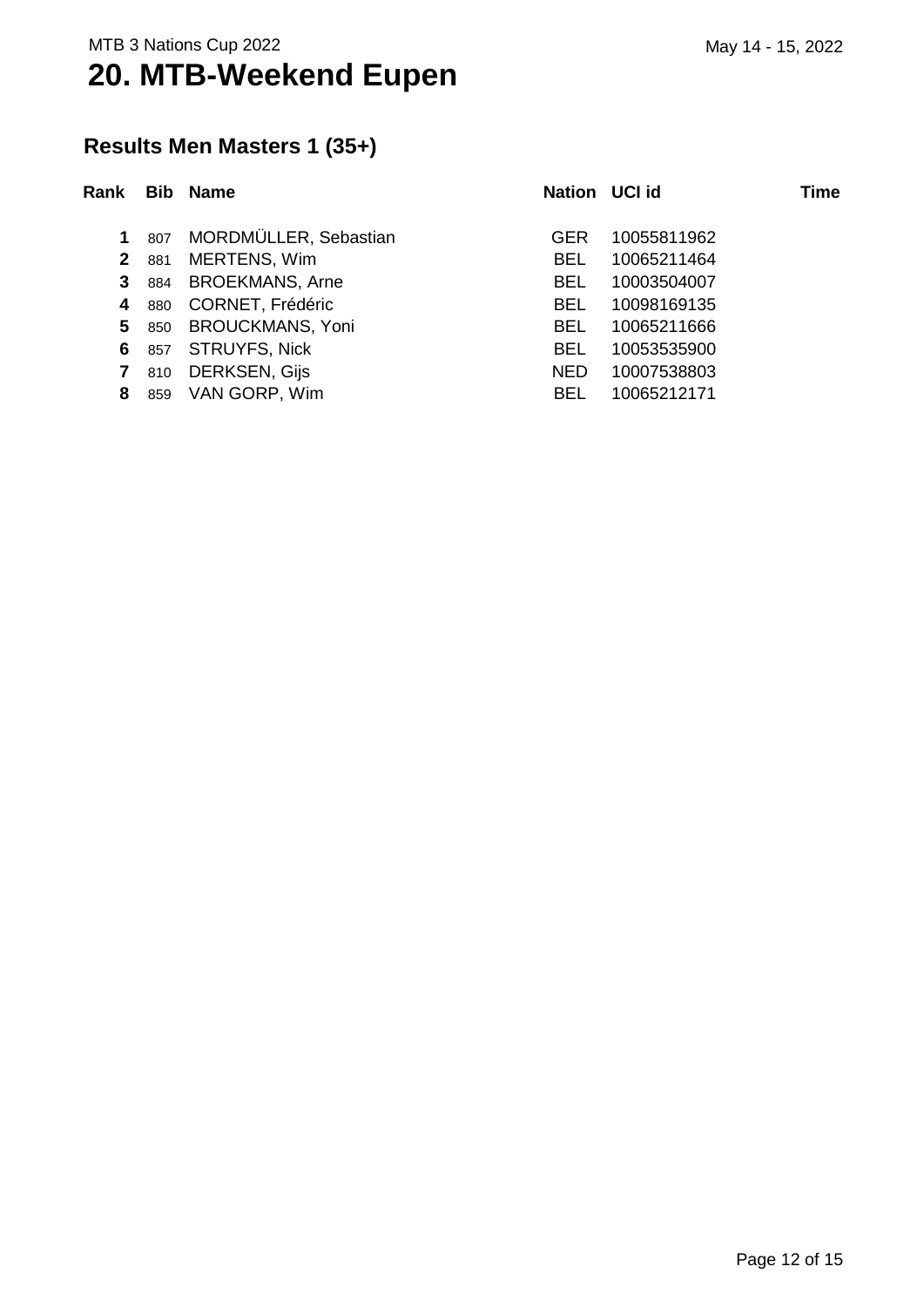### **Results Men Masters 2 (45+)**

| Rank                    | <b>Bib</b> | <b>Name</b>                 | Nation UCI id |             | <b>Time</b> |
|-------------------------|------------|-----------------------------|---------------|-------------|-------------|
| 1                       | 886        | <b>DELFOSSE, Gerrit</b>     | BEL.          | 10003596458 |             |
| $\mathbf{2}$            | 955        | <b>TEMPST, Kurt</b>         | BEL           | 10010584805 |             |
| 3                       | 885        | VAN VLASSELAER, Jurgen      | BEL           | 10051199412 |             |
| 4                       | 873        | POTT, Thorsten              | <b>GER</b>    | 10006506155 |             |
| 5                       | 891        | HÜWE, Marco                 | <b>GER</b>    | 10036229379 |             |
| 6                       | 950        | <b>TAS, Patrick</b>         | BEL.          | 10015365487 |             |
| $\overline{\mathbf{r}}$ | 890        | MEERT, Mario                | <b>BEL</b>    | 10012759423 |             |
| 8                       | 959        | VAN DE PERRE, Nick          | <b>BEL</b>    | 10045920790 |             |
| 9                       | 862        | VAN ESPELO, Xander          | <b>NED</b>    | 10023115383 |             |
| 10                      | 863        | VAN ENGELENHOVEN, Frank     | <b>NED</b>    | 10098742748 |             |
| 11                      | 869        | <b>KORTENOEVEN, Dennis</b>  | <b>NED</b>    | 10102483615 |             |
| 12                      | 889        | <b>TECKLENBURG, Andreas</b> | <b>GER</b>    | 10049990245 |             |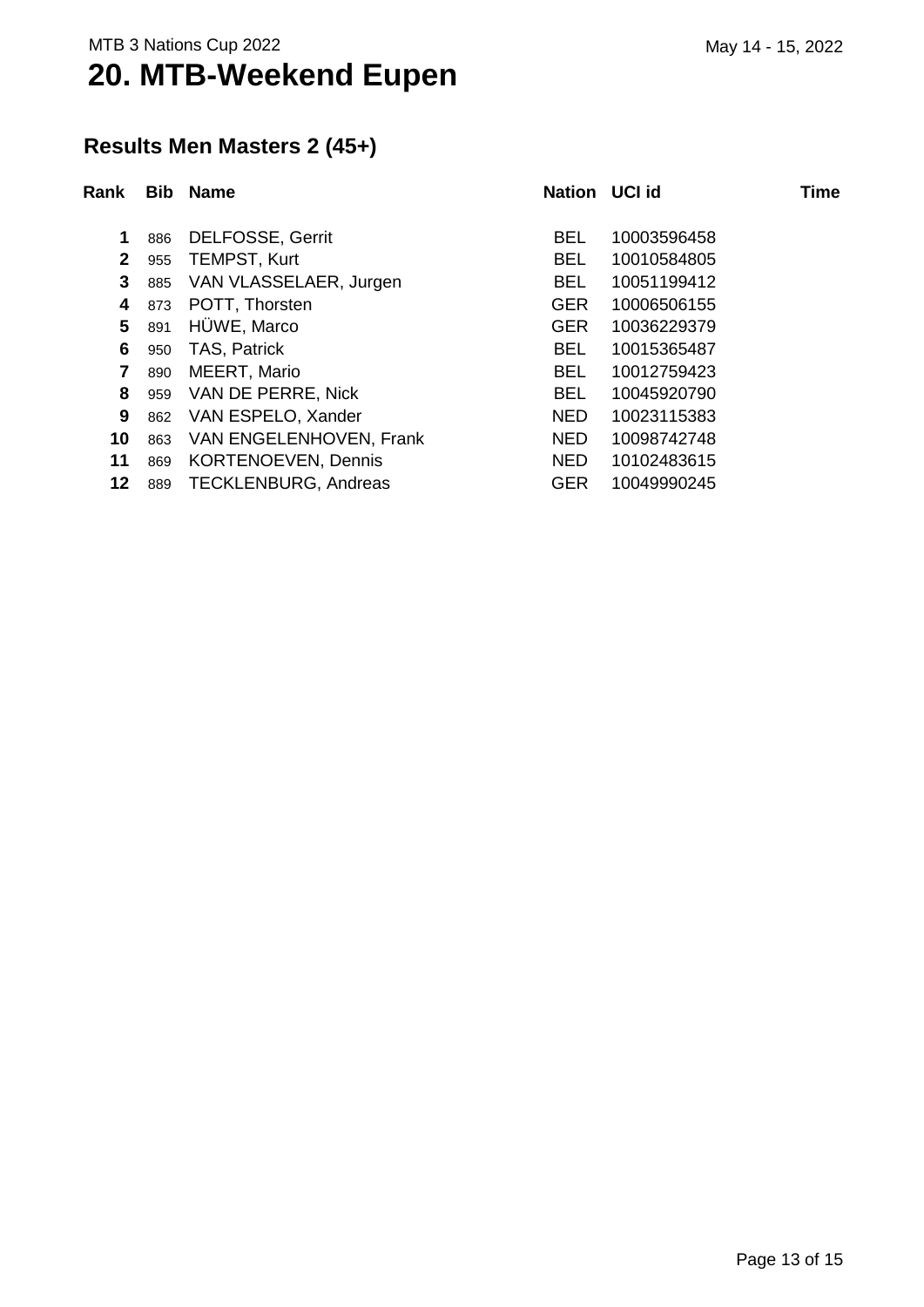### **Results Men Masters 3 (55+)**

| Rank                    | <b>Bib</b> | <b>Name</b>                | Nation UCI id |             | Time     |
|-------------------------|------------|----------------------------|---------------|-------------|----------|
| 1                       | 59         | DERVEAUX, Niels            | <b>BEL</b>    | 10009549127 | 01:16:00 |
| $\mathbf 2$             | 70         | PANHUYZEN, Kevin           | <b>BEL</b>    | 10007672781 | 01:16:24 |
| $\mathbf{3}$            | 61         | <b>BOULANGER, Hugo</b>     | <b>FRA</b>    | 10015697008 | 01:16:36 |
| $\overline{\mathbf{4}}$ | 102        | CARABIN, Sebastien         | <b>BEL</b>    | 10005345993 | 01:16:41 |
| 5                       | 195        | ADAMS, Jens                | <b>BEL</b>    | 10006643975 | 01:16:50 |
| $6\phantom{1}$          | 91         | DUBAU, Lucas               | <b>FRA</b>    | 10008815563 | 01:17:04 |
| $\overline{\mathbf{7}}$ | $10$       | ROSENKRANZ, Gerrit         | <b>GER</b>    | 10007956711 | 01:17:13 |
| 8                       | 93         | COOMANS, Kenneth           | <b>BEL</b>    | 10008723415 | 01:17:30 |
| $\boldsymbol{9}$        | 194        | SCHUMACHER, Ian            | <b>NED</b>    | 10058530992 | 01:17:45 |
| 10                      | 66         | ZILSE, Jan-Ole             | <b>GER</b>    | 10043839536 | 01:19:08 |
| 11                      | 92         | JUNG, Noah                 | <b>GER</b>    | 10036266765 | 01:19:08 |
| 12                      | 58         | VAN DIJKE, Koen            | <b>NED</b>    | 10008625405 | 01:20:15 |
| 13                      | 67         | DAEMS, Wout                | <b>BEL</b>    | 10064978058 | 01:20:29 |
| 14                      | 9          | VAN ARK, Lars              | <b>NED</b>    | 10023118013 | 01:20:35 |
| 15                      | 71         | SCHOUTEDEN, Brian          | <b>BEL</b>    | 10064986445 | 01:20:40 |
| 16                      | 104        | LEMARDELE, Maxence         | <b>FRA</b>    | 10070390456 | 01:20:54 |
| 17                      | 27         | ROERBAG, Kjell             | <b>NED</b>    | 10022782856 | 01:20:58 |
| 18                      | 22         | VAN DEN HANENBERG, Stan    | <b>NED</b>    | 10022871570 | 01:21:19 |
| 19                      | 98         | LUCET, Mathéo              | <b>FRA</b>    | 10085786881 | 01:21:26 |
| 20                      | 115        | VAN DER SANDE, Rick        | <b>BEL</b>    | 10015776426 | 01:21:37 |
| 21                      | 119        | DEMARCIN, Théo             | <b>BEL</b>    | 10078380933 | 01:22:10 |
| 22                      | 94         | JUNG, Théo                 | <b>FRA</b>    | 10066707082 | 01:22:18 |
| 23                      | 192        | HAC, Jean-Bastien          | <b>BEL</b>    | 10016413491 | 01:22:30 |
| 24                      | 105        | <b>HOUDMEYERS, Stef</b>    | <b>BEL</b>    | 10065242382 | 01:23:07 |
| 25                      | 111        | GILLET, Arnaud             | <b>FRA</b>    | 10068076301 | 01:23:27 |
| 26                      | 96         | SENN, Tobias               | <b>GER</b>    | 10046123581 | 01:23:31 |
| 27                      | 77         | JANSSEN, Wout              | <b>BEL</b>    | 10064972095 | 01:23:34 |
| 28                      | 101        | GRUBER, Jochen             | <b>GER</b>    | 10015517253 | 01:23:55 |
| 29                      | 17         | <b>DEMAEREL, Brent</b>     | <b>BEL</b>    | 10064961688 | 01:24:12 |
| 30                      | 199        | RAUSCH, Geoffrey           | <b>BEL</b>    | 10074448389 | 01:24:12 |
| 31                      | 99         | <b>GRAULUS, Damon</b>      | <b>BEL</b>    | 10123756826 | 01:24:59 |
| 32                      | 16         | <b>BOUMAN, Mika</b>        | <b>NED</b>    | 10023280990 | 01:25:01 |
| 33                      | 12         | <b>SLEGERS, Wietse</b>     | <b>BEL</b>    | 10065043534 | 01:25:07 |
| 34                      | 29         | <b>VERSTEEGE, Finn</b>     | <b>NED</b>    | 10092270323 | 01:25:07 |
| 35                      | 108        | VERVLOESSEM, Robin         | <b>BEL</b>    | 10065262186 | 01:25:30 |
| 36                      | 32         | DURNIOK, Tom               | <b>GER</b>    | 10043807911 | 01:25:46 |
| 37                      | 117        | <b>JANSSENS, Warre</b>     | <b>BEL</b>    | 10065037773 | 01:25:52 |
| 38                      | 103        | NYSSEN, Kevin              | <b>BEL</b>    | 10015095204 | 01:25:59 |
| 39                      | 76         | <b>GROENENDAAL, Bailey</b> | <b>NED</b>    | 10022873085 | 01:26:06 |
| 40                      | 118        | KAISE, Julien              | <b>BEL</b>    | 10009366039 | 01:26:06 |
| 41                      | 11         | DONKER, Coen               | <b>NED</b>    | 10023145800 | 01:26:06 |
| 42                      | 18         | <b>BERGHMANS, Sid</b>      | <b>BEL</b>    | 10065012616 | 01:26:06 |
| 43                      | 112        | DE GRAEVE, Brian           | <b>BEL</b>    | 10015774507 | 01:27:59 |
| 44                      | 110        | <b>JANSSENS, Pieter</b>    | <b>BEL</b>    | 10015751164 | 01:28:00 |